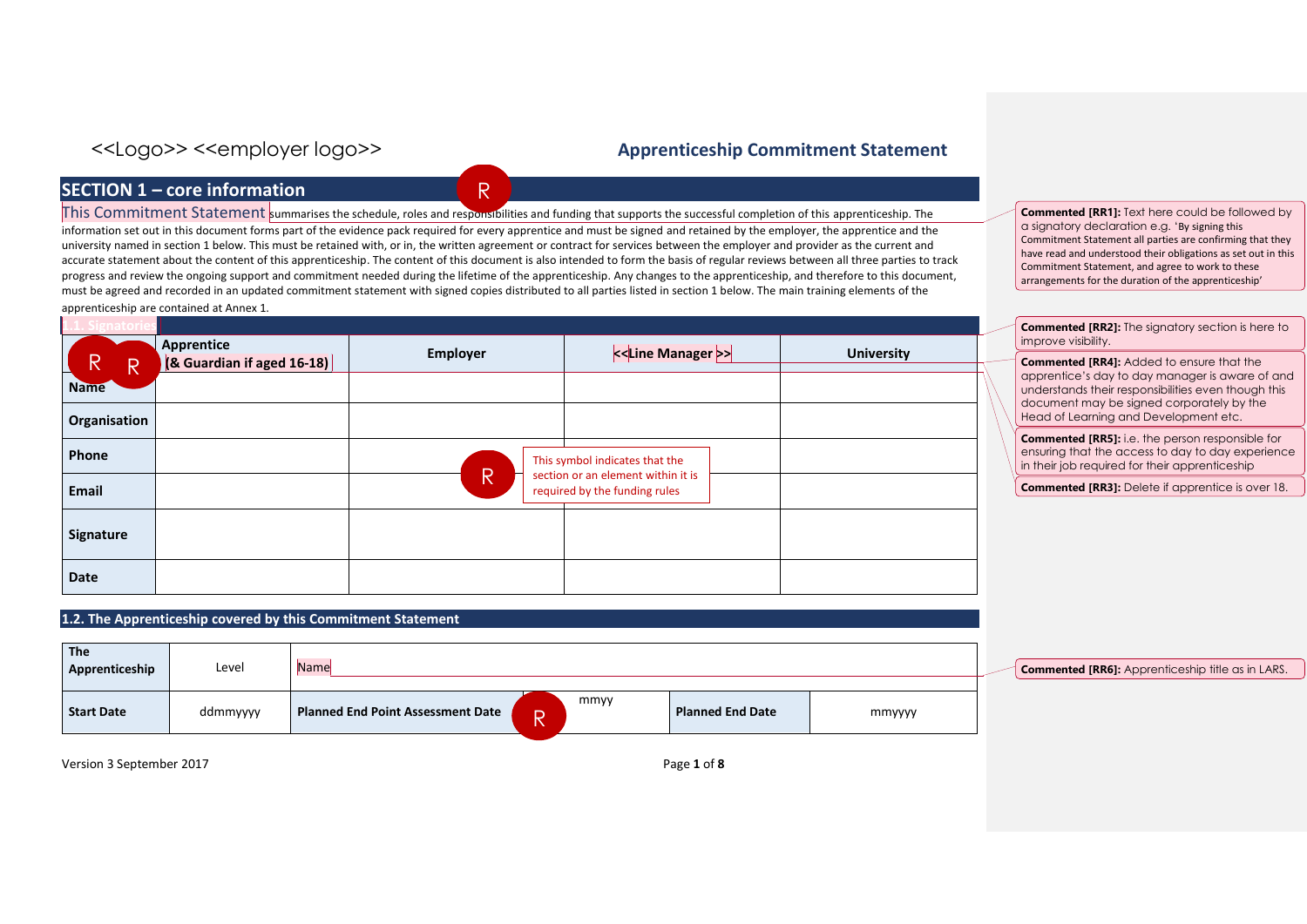**Commented [RR11]:** Sample text - amend and

by funding rules or other compliance,

**Commented [RR12]:** Include key policies required

Include the hyperlink to each policy document or

**Commented [RR13]:** Or whomever is appropriate

replace as needed

handbook

and agreed

### **1.3. Apprenticeship Review Schedule and Attendees**

Reviews between the university, employer and apprentice will take place throughout the apprenticeship to discuss progress, review impact, confirm success and identify any actions needed to ensure the success of the apprenticeship.

| <b>Review Schedule</b>                       |  | <b>Frequency</b> | <b>Attendees</b>  | <b>Name</b><br>Role | <b>Contact phone number</b><br><b>Contact Email</b> | <b>Commented [RR7]: i.e. Termly, or the specific</b><br>months if these are known or agreed |
|----------------------------------------------|--|------------------|-------------------|---------------------|-----------------------------------------------------|---------------------------------------------------------------------------------------------|
| <b>Apprentice/<mark>Tutor</mark> Reviews</b> |  |                  | <b>University</b> |                     |                                                     |                                                                                             |
| <b>Reviews</b>                               |  |                  | <b>University</b> |                     |                                                     |                                                                                             |
| (Employer/Apprentice/<br>Provider)           |  |                  | Employer          |                     |                                                     |                                                                                             |

| 1.4.                                                                                                                                            | D<br>n                   |             |                             | <b>Commented [RR8]:</b> Add other contacts or support              |
|-------------------------------------------------------------------------------------------------------------------------------------------------|--------------------------|-------------|-----------------------------|--------------------------------------------------------------------|
| <b>Contacts</b>                                                                                                                                 | <b>Support Available</b> | <b>Name</b> | <b>Contact phone number</b> | services as needed.                                                |
|                                                                                                                                                 |                          | <b>Role</b> | <b>Contact email</b>        |                                                                    |
| < <personal tutor="">&gt;</personal>                                                                                                            |                          |             |                             | <b>Commented [RR9]:</b> Or other primary contact for               |
| < <student services<="" td=""><td></td><td></td><td></td><td>each apprentice<br/><b>Commented [RR10]:</b> For example – amend as</td></student> |                          |             |                             | each apprentice<br><b>Commented [RR10]:</b> For example – amend as |
|                                                                                                                                                 |                          |             |                             | needed                                                             |

| 1.5<br><b>Key Processes</b><br>& Policies | <b>Process</b>                                                                                                                                                                                                                             | <b>First Point of Contact</b><br>Name, Role, Email & Phone number                                                          | <b>Reference Document or</b><br><b>Policy</b> |  |
|-------------------------------------------|--------------------------------------------------------------------------------------------------------------------------------------------------------------------------------------------------------------------------------------------|----------------------------------------------------------------------------------------------------------------------------|-----------------------------------------------|--|
| <b>Attendance</b><br>& Absence            | In the event that you are not able to attend university or join<br>a planned face to face or online live session you must inform<br><< University role>> as soon as possible after first contacting<br>your employer.                      | < <line manager="">&gt;<br/>&lt;<university role="">&gt;</university></line>                                               |                                               |  |
| <b>Data Protection</b>                    | The personal information that you provide is passed to the<br>ESFA, the Department for Education and the Apprenticeship<br>Assessment Organisation named in this Commitment<br>Statement, for the purpose of tracking progress, confirming | If you have any queries about how your<br>personal data is used please contact:<br>< <university role="">&gt;</university> |                                               |  |

Version 3 September 2017 Page **2** of **8**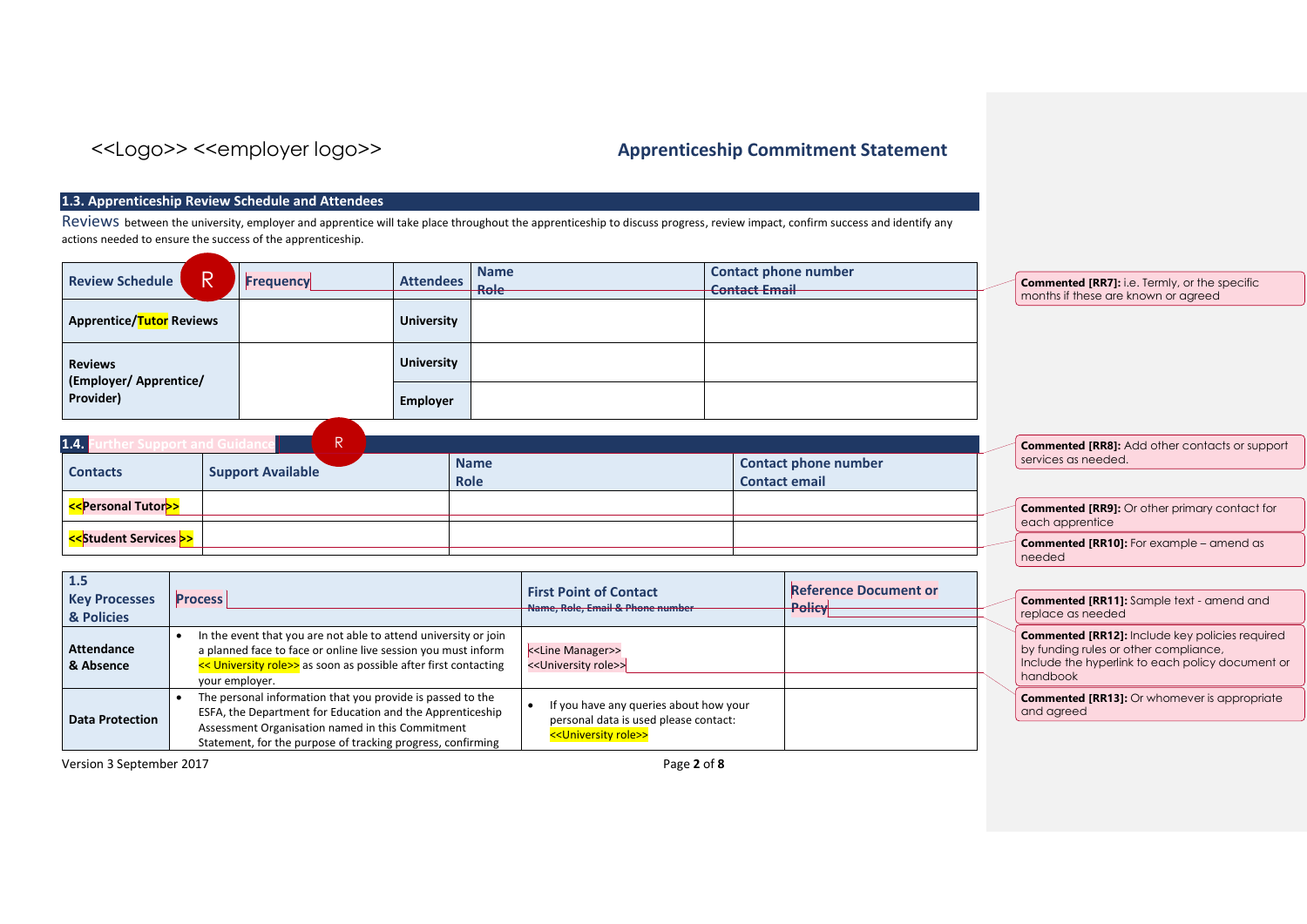| 1.5<br><b>Key Processes</b><br>& Policies | <b>Process</b>                                                                                                                                                                                                                                                                                                                                                                                                                | <b>First Point of Contact</b><br>Name, Role, Email & Phone number                                                                                                                                                                             | <b>Reference Document or</b><br><b>Policy</b> | <b>Commented [RR11]:</b> Sample text - amend and<br>replace as needed                                                                                                                                                |
|-------------------------------------------|-------------------------------------------------------------------------------------------------------------------------------------------------------------------------------------------------------------------------------------------------------------------------------------------------------------------------------------------------------------------------------------------------------------------------------|-----------------------------------------------------------------------------------------------------------------------------------------------------------------------------------------------------------------------------------------------|-----------------------------------------------|----------------------------------------------------------------------------------------------------------------------------------------------------------------------------------------------------------------------|
|                                           | eligibility for funding or for processing your end-point<br>assessment.<br>Your personal information may be shared with other<br>regulatory or professional bodies necessary for the delivery of<br>your apprenticeship and your well-being but only where the<br>law allows this sharing to take place, in compliance with the<br>Data Protection Act 1998.                                                                  |                                                                                                                                                                                                                                               |                                               | <b>Commented [RR12]:</b> Include key policies required<br>by funding rules or other compliance,<br>Include the hyperlink to each policy document or<br>handbook<br><b>Commented [RR14]: To note</b> new General Data |
| Safeguarding &<br><b>PREVENT</b>          | You will be briefed about your and the University's<br>responsibilities under our safeguarding and Prevent policy as<br>part of your induction. must contact the <b>&lt;<role -<="" b="" title=""><br/>safeguarding / prevent lead&gt;&gt;</role></b>                                                                                                                                                                         | All safeguarding concerns should be reported to:<br><< University role>>                                                                                                                                                                      |                                               | Protection Regulations come into force on 18 May<br>2018 - see here which also include changes to the<br>right to be informed - see here<br>This may require a link to a more detailed privacy                       |
| <b>Raising Queries</b><br>& Concerns      | If you have concerns or queries about your apprenticeship in<br>the workplace you should discuss these with << line manager<br>or other role TBA with employer >>                                                                                                                                                                                                                                                             |                                                                                                                                                                                                                                               |                                               | notice. We will update the template once advice<br>is clear.                                                                                                                                                         |
| R                                         | If you have concerns or queries about your apprenticeship<br>delivered by the university you should discuss these with<br>< <university role="">&gt;<br/>Apprenticeship concerns and enquiries can also be raised with<br/>the ESFA Apprenticeship helpline</university>                                                                                                                                                      | apprenticeship queries and concerns should<br>$\bullet$<br>be raised with: << University role>>.<br>The ESFA Apprenticeship helpline can be<br>$\bullet$<br>contacted on 0800 015 0400 or by email<br>nationalhelpdesk@apprenticeships.gov.uk |                                               |                                                                                                                                                                                                                      |
| <b>Complaints</b><br>R                    | In the event that either employer or apprentice have concerns<br>or complaints regarding this apprenticeship that cannot be<br>resolved with the <u>&lt;<insert course="" faculty="" lead="" role="">&gt;</insert></u> you<br>should escalate this to the << University role>>following the<br>university complaints process.<br>You may also escalate a complaint to the Skills Funding<br>Agency's apprenticeship helpline. | Unresolved issues or concerns should be<br>escalated to: << name, role phone, email >><br>at the university<br>The ESFA Apprenticeship helpline can be<br>contacted on 0800 015 0400 or by email<br>nationalhelpdesk@apprenticeships.gov.uk   |                                               | <b>Commented [RR15]:</b> Funding Rules requirement                                                                                                                                                                   |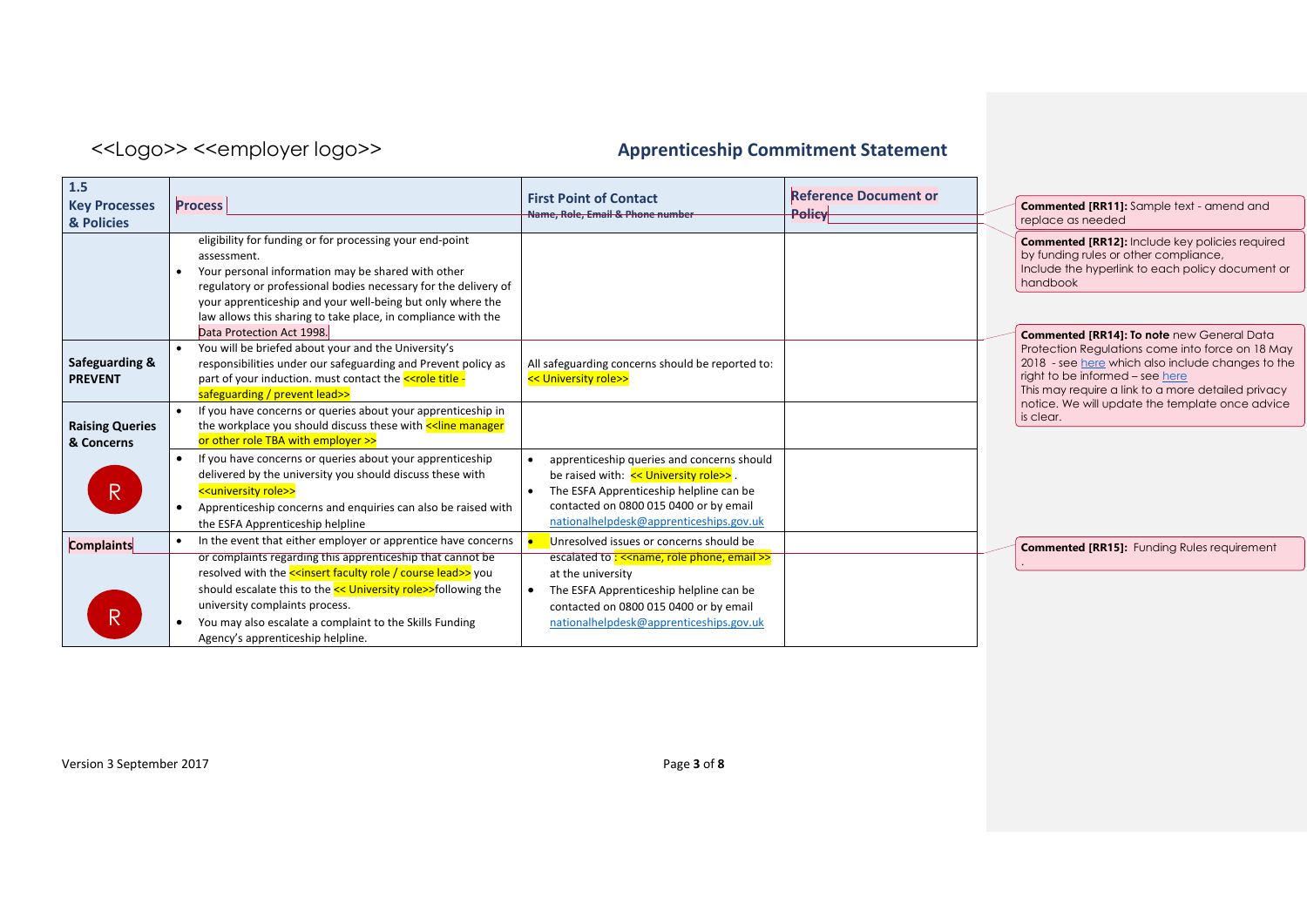R

### **SECTION 2. Roles and Responsibilities**

This Roles & Responsibilities summary confirms that accountabilities for a successful apprenticeship are shared equally by the employer, apprentice and university. The roles and responsibilities are intended to support the apprentice throughout their apprenticeship to successful completion.

### **2.1. The Apprentice agrees to:**

- a. Work with their employer and *[university role e.g. personal tutor/ mentor]* to agree an individual learning plan *[Individual Learning Plan/ other document]*, to achieve their apprenticeship
- b. Manage their own learning, and with support from their employer and linsert university role e.g. Personal Tutorl, work to meet the targets and timelines needed to complete the apprenticeship by the planned end date
- c. Participate in reviews with the employer and *[university role]* to track progress and success in meeting apprenticeship milestones, and agree any changes needed to the learning plan to address performance or support enhanced learning opportunities
- d. Manage and track attendance and participation to meet the off the job learning requirements for this apprenticeship programme
- e. Inform the University and their employer if personal circumstances change that will affect completion of the apprenticeship or will change the planned end date
- f. Proactively identify any issues or barriers to successful completion of this apprenticeship and raise these quickly with their employer and *[university role]*, working with both to implement any action needed
- g. Raise any queries or complaints regarding the apprenticeship through the university process, and to the ESFA where needed as set out in section 1.
- h. Participate in course feedback and apprenticeship evaluation to support the continuous improvement of the programme for current and future apprentices.
- i. Take opportunities that arise to support other current and future apprentices to benefit from their apprenticeship

### **The Employer, both the representative signatory to this agreement and the apprentice's day to day manager agree to:**

- a. Provide a working environment that meets current health and safety legislation to enable their apprentice to work and learn safely for the duration of the apprenticeship
- b. Work with their apprentice and the university to agree an individual learning plan [Individual Learning Plan/ other document], and provide the apprentice with access to the on the job knowledge, skills and experience, resources and opportunities needed to achieve this apprenticeship
- c. Support the university to comply with funding rules and collate evidence to confirm apprentice and apprenticeship eligibility for funding
- d. Support the apprentice to manage their own learning, by ensuring sufficient off the job time in their typical working day (or time in lieu) to meet the requirements of this apprenticeship
- e. Enable the line manager and/or workplace mentor to support and guide this apprentice to carry out their day to day role and to meet the targets and timelines needed to complete the apprenticeship by the planned end date
- f. Participate in reviews with the apprentice and university, providing evidence and feedback on progress at work and success in meeting apprenticeship milestones, and agree any changes needed to the learning plan supporting the apprentice to address performance or access enhanced learning opportunities
- g. Support their apprentice to track attendance and participation to meet the off the job learning requirements for this apprenticeship programme

Version 3 September 2017 Page **4** of **8**

**Commented [RR16]:** sample text Does not include items already set out in section 1.4

**Commented [RR17]:** The employer commitment to pay wages is not included because this will usually be part of the main contractual terms

**Commented [RR18]:** Amend as needed when employer roles are clear

**Commented [RR19]:** amend as needed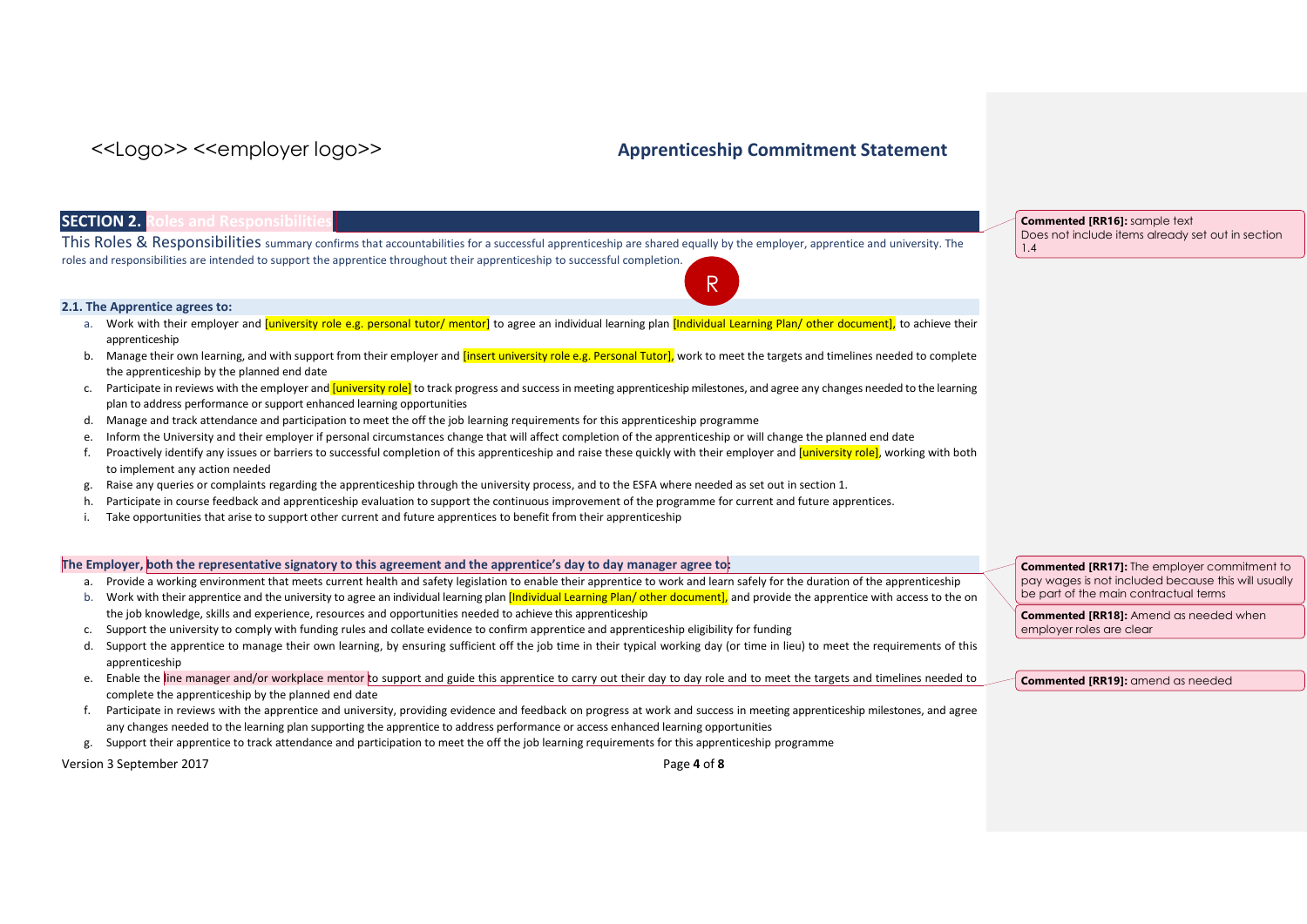- h. Inform the University if there are organisational or apprentice circumstance changes that will affect completion of the apprenticeship or change the planned end date
- i. Proactively identify any issues or barriers to successful completion of this apprenticeship and raise these quickly with the university and apprentice, working to implement any action needed
- j. Raise any queries or complaints regarding the apprenticeship through the university process, and to the ESFA where needed as set out in section 1.
- k. Participate in course feedback, impact assessment and evaluation to support the continuous improvement of the programme for apprentices and employers
- l. Take opportunities to promote and publicise the successful completion of this apprenticeship and the benefits of the apprenticeship programme

### **The university (and where relevant, manage any appointed subcontractors to ) agree to:**

- a. Provide a learning environment that meets current health and safety legislation to enable the apprentice to learn safely for the duration of the apprenticeship
- b. Work with the apprentice and employer to comply with the apprenticeship funding rules, providing an evidence pack that confirms eligibility for funding
- c. Work with the employer and their apprentice to agree an individual learning plan [Individual Learning Plan/ other document], and provide the apprentice with access to the knowledge, skills and experience, resources and opportunities needed to achieve this apprenticeship
- d. Support the apprentice to manage their own learning, by ensuring sufficient resources, support, access to materials in their typical working day to meet the off the job requirements of this apprenticeship
- e. Enable the line manager and/or workplace mentor to support and guide this apprentice, to carry out their day to day role and to meet the targets and timelines needed to complete the apprenticeship by the planned end date by providing a clear summary of off the job and on the job learning needed, contained at Annex A
- f. Lead reviews with the apprentice and employer, providing evidence and feedback on progress to track success in meeting apprenticeship milestones, and agree any changes needed to the learning plan to support the apprentice to address performance or access enhanced learning opportunities
- g. Track attendance and participation to meet the off the job learning requirements for this apprenticeship programme
- h. Inform the employer if there are changes that will affect completion of the apprenticeship or change the planned end date
- i. Proactively identify any issues or barriers to successful completion of this apprenticeship arising from university, employer or apprentice and raise these quickly with the employer or apprentice, working to implement any action needed
- j. Manage any queries or complaints regarding the apprenticeship through the university process, supporting the apprentice or employer to escalate to the ESFA where needed as set out in section 1.
- k. Enable employer and apprentice participation in course feedback, impact assessment and evaluation to support the continuous improvement of the programme for apprentices and employers
- l. Take opportunities to promote and publicise impact and success for employer, apprentice and the wider apprenticeship programme

R **Commented [RR20]:** Delete reference to subcontractors if not using but it is a requirement of the Funding Rules to set out what the subcontractor is expected to do and what they offer to achieve the apprenticeship

Version 3 September 2017 Page **5** of **8**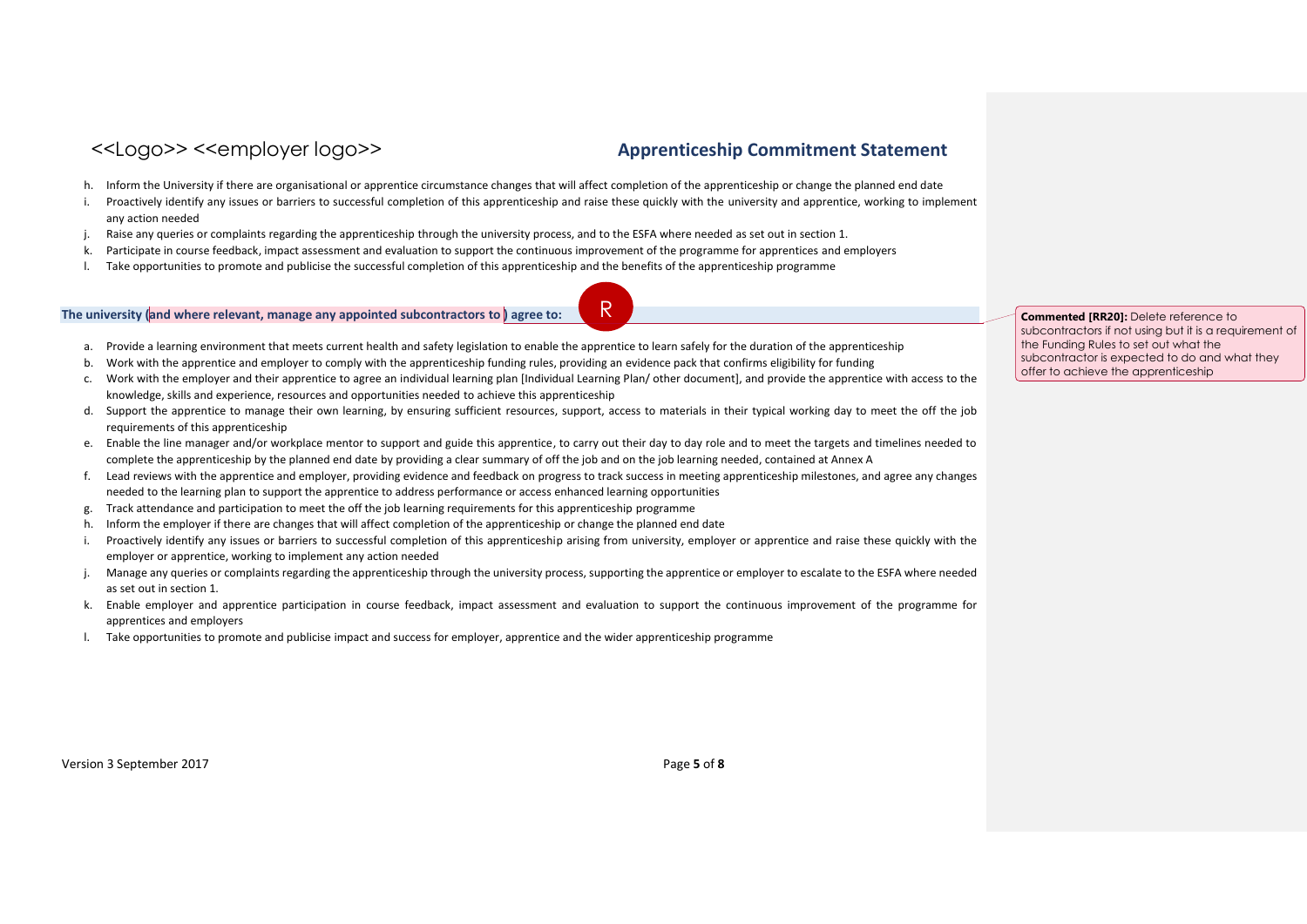### **3. Funding Summary**

This Funding Summary sets out the financial contribution made by employers and government to fund this apprenticeship programme.

| <b>Funding Summary</b><br>$\mathsf R$ | <b>Levy Account</b> | Employer/<br><b>ESFA</b><br><b>Co-funded</b> | <b>Employer</b><br><b>Funded</b> | <b>ESFA</b><br><b>Funded</b> | <b>University</b><br><b>Funded</b> |
|---------------------------------------|---------------------|----------------------------------------------|----------------------------------|------------------------------|------------------------------------|
| <b>Protective Clothing</b>            |                     |                                              | X                                |                              |                                    |
| Equipment                             |                     |                                              | X                                |                              |                                    |
| Initial Skills Assessment             |                     |                                              |                                  |                              | X                                  |
| <b>Apprenticeship Training</b>        |                     |                                              |                                  |                              |                                    |
| English                               |                     |                                              |                                  | X                            |                                    |
| Maths                                 |                     |                                              |                                  | Χ                            |                                    |
| <b>Additional Support</b>             |                     |                                              |                                  |                              |                                    |
| Exam Registration                     |                     |                                              |                                  |                              |                                    |
| <b>End Point Assessment</b>           |                     |                                              |                                  |                              |                                    |
| Exam or End Point Re-takes            |                     |                                              |                                  |                              |                                    |
| Certification                         |                     |                                              |                                  |                              |                                    |
| <b>TOTAL</b>                          |                     |                                              |                                  |                              |                                    |

**Commented [RR21]:** 1. delete the rows that you don't need / add to as needed dependant on the standard or agreed delivery 2. could use £ value rather than X as needed 3. Could include the funding source as part Annex A

### **Commented [RR22]:**

Insert actual £ Value or ticks if you do not want to specify funding values

| <b>Document</b><br><b>Tracker</b> | <b>Version no. &amp; Date</b>                     | Document name               | <b>Changes since previous version</b>                | Date circulated to<br>apprentice and<br>employer |
|-----------------------------------|---------------------------------------------------|-----------------------------|------------------------------------------------------|--------------------------------------------------|
| This document is:                 | <b>Commitment Statement</b><br>v 3 September 2017 | UVAC-CS-guidance-V10917     | Updated roles and responsibilities text in section 2 | ddmmyyyy                                         |
| Previous version                  | <b>Commitment Statement</b><br>v 2 June 2017      | HEI-commitmentstatement-v1a | Assessment Organisation details and costs added      | ddmmyyyy                                         |
| Previous version                  | <b>Commitment Statement</b><br>v 1 June 2017      | HEI-commitmentstatement-v1  |                                                      | ddmmyyyy                                         |

Version 3 September 2017 **Page 6** of **8** 

**Commented [RR23]:** populated with sample text as an example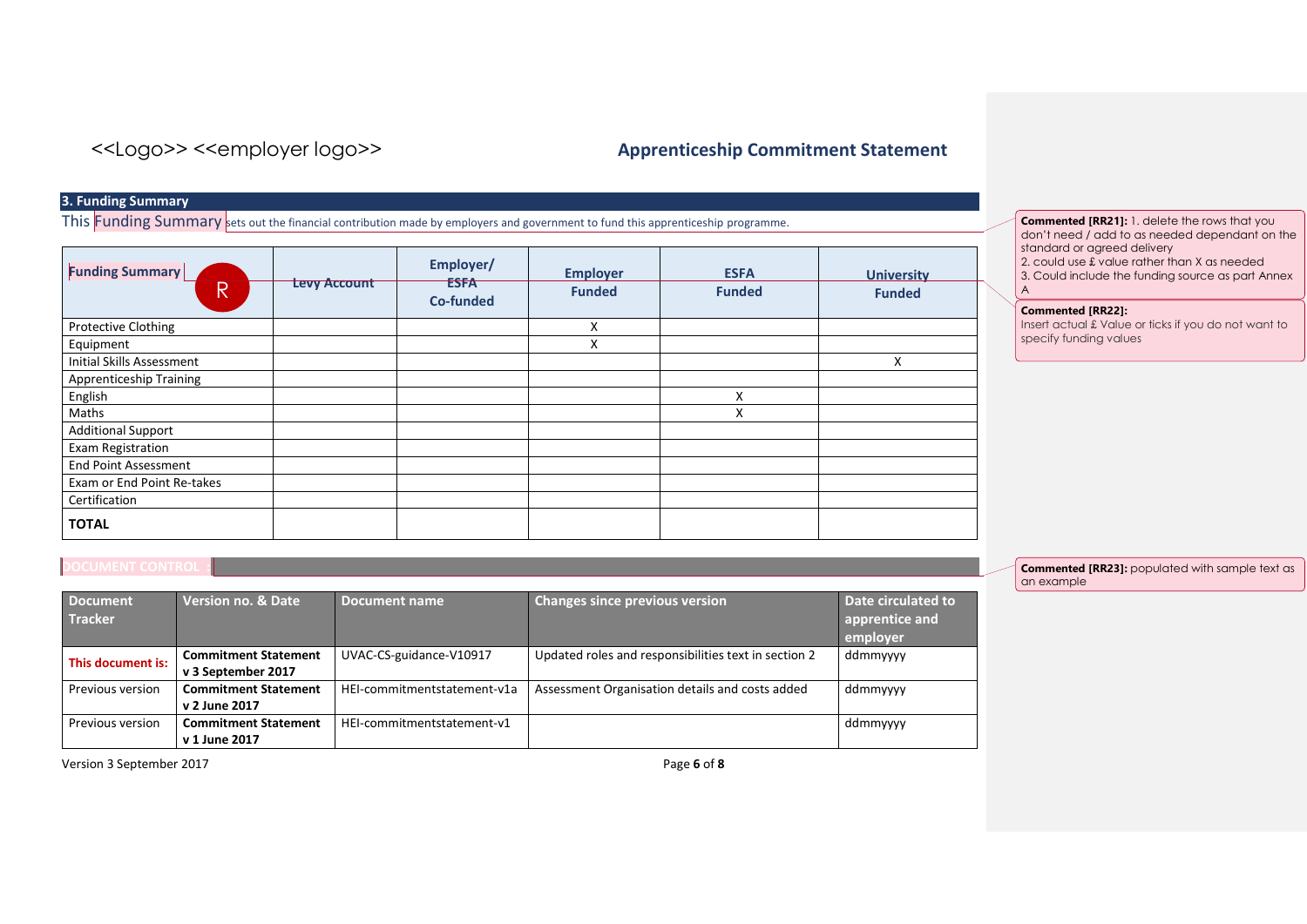**SECTION 4. Apprenticeship Summary - See also Annex A**

R

Apprenticeship Training & Assessment Milestone Summary - this sets out the indicative schedule for each key element in this apprenticeship, where these are and which organisation will be leading delivery of each stage. Dates may change in line with each apprentice's progress in which This also includes the outcomes of the initial assessments, any gaps in knowledge skills or experience or prior learning and confirms the need for English & maths as part of the apprenticeship

| 4.1. Employer Impact / Outcomes | <b>Measurement &amp; Target</b> |
|---------------------------------|---------------------------------|
|                                 |                                 |
|                                 |                                 |

| 4.2. Initial Assessment Outcomes                 | Impact / Action |
|--------------------------------------------------|-----------------|
| <b>Prior Learning Accredited / Learning Gaps</b> |                 |
| <b>Prior Learning Accredited / Learning Gaps</b> |                 |
| <b>Prior Learning Accredited / Learning Gaps</b> |                 |
| <b>Prior Learning Accredited / Learning Gaps</b> |                 |
| <b>Prior Learning Accredited / Learning Gaps</b> |                 |

| 4.3. Additional Learning Support | <b>Funding</b><br>Source | <b>Delivery Organisation</b> |
|----------------------------------|--------------------------|------------------------------|
|                                  | <b>ESFA</b>              |                              |
|                                  | <b>ESFA</b>              |                              |

| 4.4. English and Maths | Level | <b>Funding</b><br><b>Source</b> | Estimated<br>Start Date | Estimated<br><b>End Date</b> | <b>Delivery Organisation</b> |
|------------------------|-------|---------------------------------|-------------------------|------------------------------|------------------------------|
|                        |       | <b>ESFA</b>                     | mm/yyyy                 | mm/yyyy                      |                              |
|                        |       | <b>ESFA</b>                     | mm/yyyy                 | mm/yyyy                      |                              |

Version 3 September 2017 Page **7** of **8**

| <b>Commented [RR24]:</b> The funding rules require you to |
|-----------------------------------------------------------|
| set out :                                                 |

|  | 1. 'details of the apprenticeship' and $\mathbf{p}$ |  |
|--|-----------------------------------------------------|--|
|  | 2. 'key milestones for mandatory or other           |  |

| . . | <b>Refinded</b> in the management |
|-----|-----------------------------------|
|     | qualification achievements.'      |

| 3. 'the planned content and schedule for eligible                               |
|---------------------------------------------------------------------------------|
| the contract of the contract of the contract of the contract of the contract of |

*training (and must also include end-point assessment if they are undertaking a* 

*standard)'*

This is set out at Annex A

**Commented [RR25]:** Delete the tables that are not needed

**Commented [RR26]:** This is an opportunity to record and then review regularly the impact and outcomes that the employer wants from their apprenticeship programme. Helpful for tracking impact and university contribution to locality/sector, and as the basis for the end of apprenticeship impact assessment.

**Commented [RR27]:** List key outcomes from the initial needs analysis - particularly where: 1. prior learning or qualifications are being accredited and reflected in reduced duration 2. gaps were identified that resulted in additional learning or extended duration